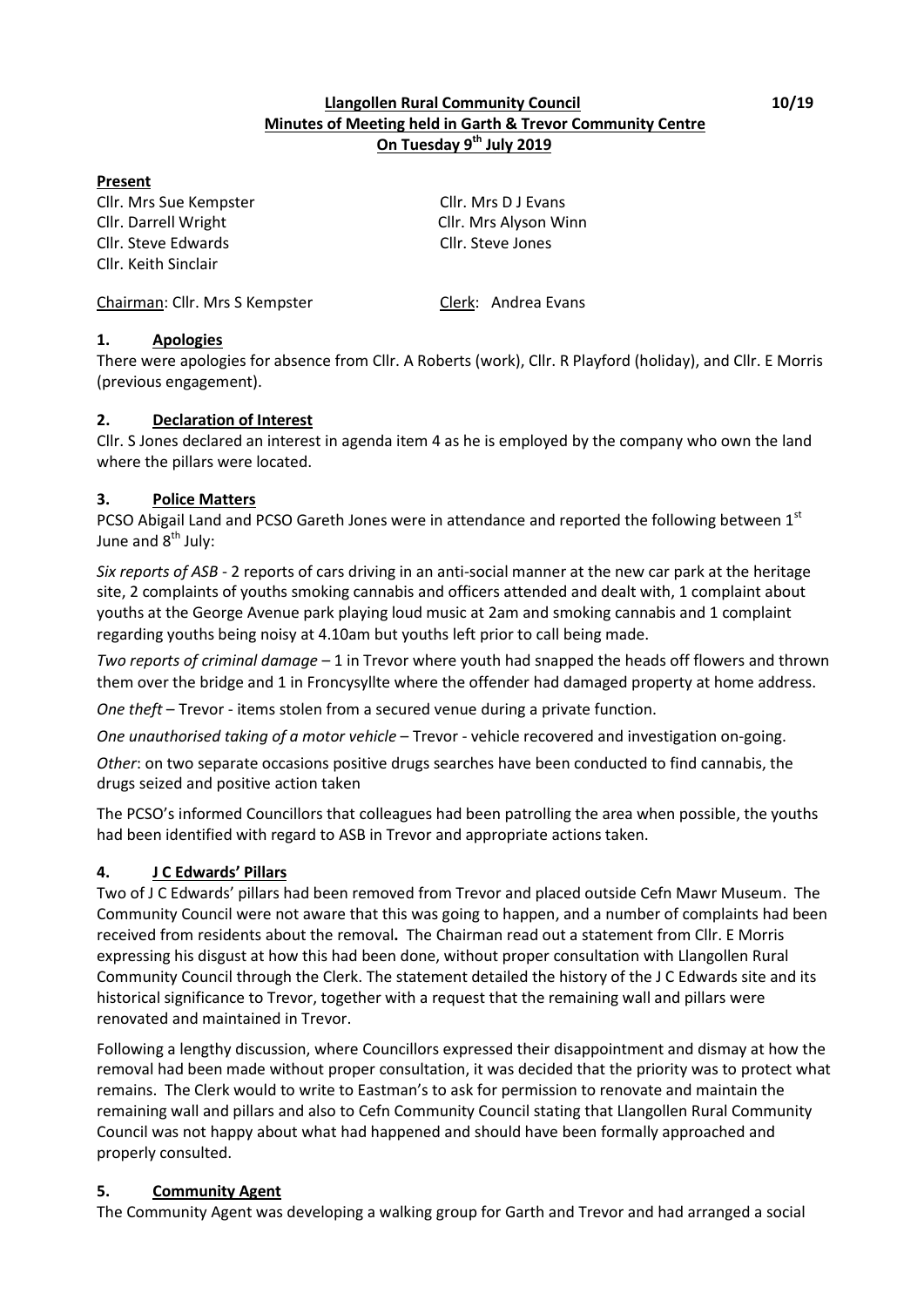gathering for over 50's at the Chapel Tearooms. The Aqueduct Community Association had donated £300 to the Over 50's Social Group for its start-up and to help fund activities. The Agent had visited some groups at Fron Community Centre and was arranging to visit groups at Garth and Trevor Community Centre. He had met with other Community Agents and visited Llangollen Health Centre. Two referrals had been received and the clients were visited but did not require further support following the initial visit.

It was decided to change the Agent's e-mail address to: llanrural.communityagent@gmail.com

### **6.** Work log - Action Plan

The work log was updated.

The Clerk would ask the speed sign company for advice on positioning the sign on a hill.

Regarding the parking issues at the Fron Basin and the Trevor Basin, Cllr. Roberts was in discussion with WCBC and CRT about the issues surrounding the WHS and will report back to Council after his next meeting.

The trees at the front of the Garth & Trevor Community Centre have still not been trimmed. The Clerk would contact WCBC.

# **7. Members͛ Urgent Reports**

Complaints had been received from residents of Garth about fires at 'Bryer' on Trevor Road. It was decided that the Clerk would write to the owners of 'Bryer' requesting that they dispose of rubbish in a more appropriate manner, or at the very least keep bonfires to a minimum to avoid any nuisance to residents.

The hedge belonging to Trevor shop was overgrown and encroaching onto the path which leads to Telford Avenue. The Clerk would ask Cllr Roberts who to speak to in order to rectify this.

### **8. Minutes of the Previous Meeting**

The minutes of the previous meeting had been distributed and were accepted as a true record. The minutes were signed accordingly by the Chairman.

### **9. Matters Arising from the Minutes**

Regarding the complaints received about the bonfires at Trevor Hall, the Clerk had spoken to Environmental Health at WCBC who were going to send a letter and two information leaflets to the owners of the property.

A site meeting had been requested with WCBC to discuss parking on the A539 Llangollen Road.

Cllr. Sinclair reported that he had attended his first meeting of the Dee Valley Federation Governing Body as Additional Community Governor representing the Community Council.

The Clerk informed Councillors that litter-picking equipment had been purchased.

### **10. Planning**

Nothing to report.

### **11. Correspondence**

**One Voice Wales** Renewing out Democracy - Update Actions from ICO session Our Future Wales: Come to an event in your area Caring in Welsh Basic on-line learning modules Training in Gresford – Code of Conduct Training in Mold - Advanced Local Government Finance, Chairing Skills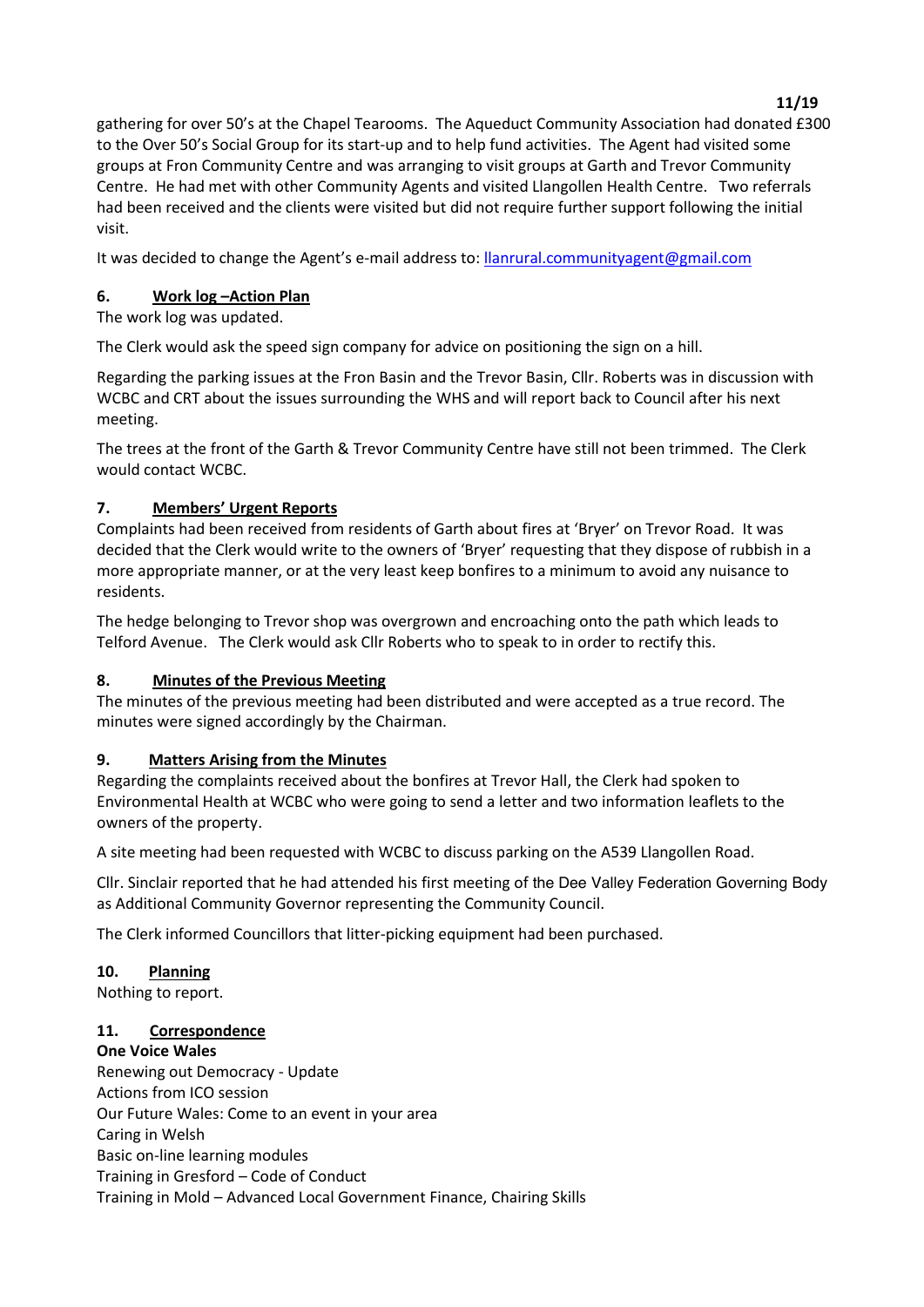### **Wrexham County Borough Council 12/19**

Mayor's Civic Visit to St Giles Parish Church - Sunday 7<sup>th</sup> July 2019 Wrexham Town and Community Council Forum  $-20<sup>th</sup>$  June Wrexham Council Tenant Event A483 Wrexham Bypass Junction 3 to  $6$  – Public Information Events Wrexham Council News: Safety advice for unmodified Whirlpool tumble-dryers

#### **Ken Skates**

E-newsletter 12/06/19 E-newsletter 28/06/19

**Older People's Commissioner for Wales** 

Commissioner's Newsletter Spring 2019

#### **Wales Audit Office**

Internal Audit Arrangements at Town and Community Councils

#### **AVOW**

AGM Invite 2019

#### **Froncysyllte CP School**

Thank you letter and card for donation

**Play Wales** E-bulletin June 2019 E-bulletin July 2019

#### **Our Picturesque Landscape/New Dance**

Invitation to participate in a Flash Mob at Pontcysyllte & Canal WHS

The correspondence was made available for perusal by Councillors, and copies had been e-mailed.

### **12. Footpaths & Roadways**

Councillors expressed concern at the lack of information received from Hafren Dyfrydwy about the work which was to start on 15<sup>th</sup> July on George Avenue and Charles Avenue and its possible impact on residents. It was decided that the Clerk would contact Hafren Dyfrydwy to ask for information and clarification on any possible disruption to residents.

Cllr. Sinclair asked if the footpath at side of the Pizza shop near to the zebra crossing on the A5 in Froncysyllte was the responsibility of WCBC. The Clerk would make enquiries.

### **13. Speeding**

Councillors discussed possible positions for the speed sign and as the suggested locations where on hills it was decided that the Clerk would ask for advice on how to position the sign to ensure the unit performs efficiently.

It was suggested that the Community may benefit from participating in the Community Speed-watch Scheme and it was decided that the Clerk would obtain information on the Scheme.

### **14. Projects 2019/2020**

With regarding to Froncysyllte playing field and possible community use, the Clerk would ask for an update from Cllr. A Roberts following the latest meeting.

### **15. Meetings / Training**

Cllr. Playford attended the OVW Area Committee meeting in Gwersyllt on 11<sup>th</sup> June and his report had been circulated to Councillors.

The Chairman and Clerk attended the Wrexham Rural Neighbourhood Policing Forum on 4th July and information is to be forwarded from Wrexham Police.